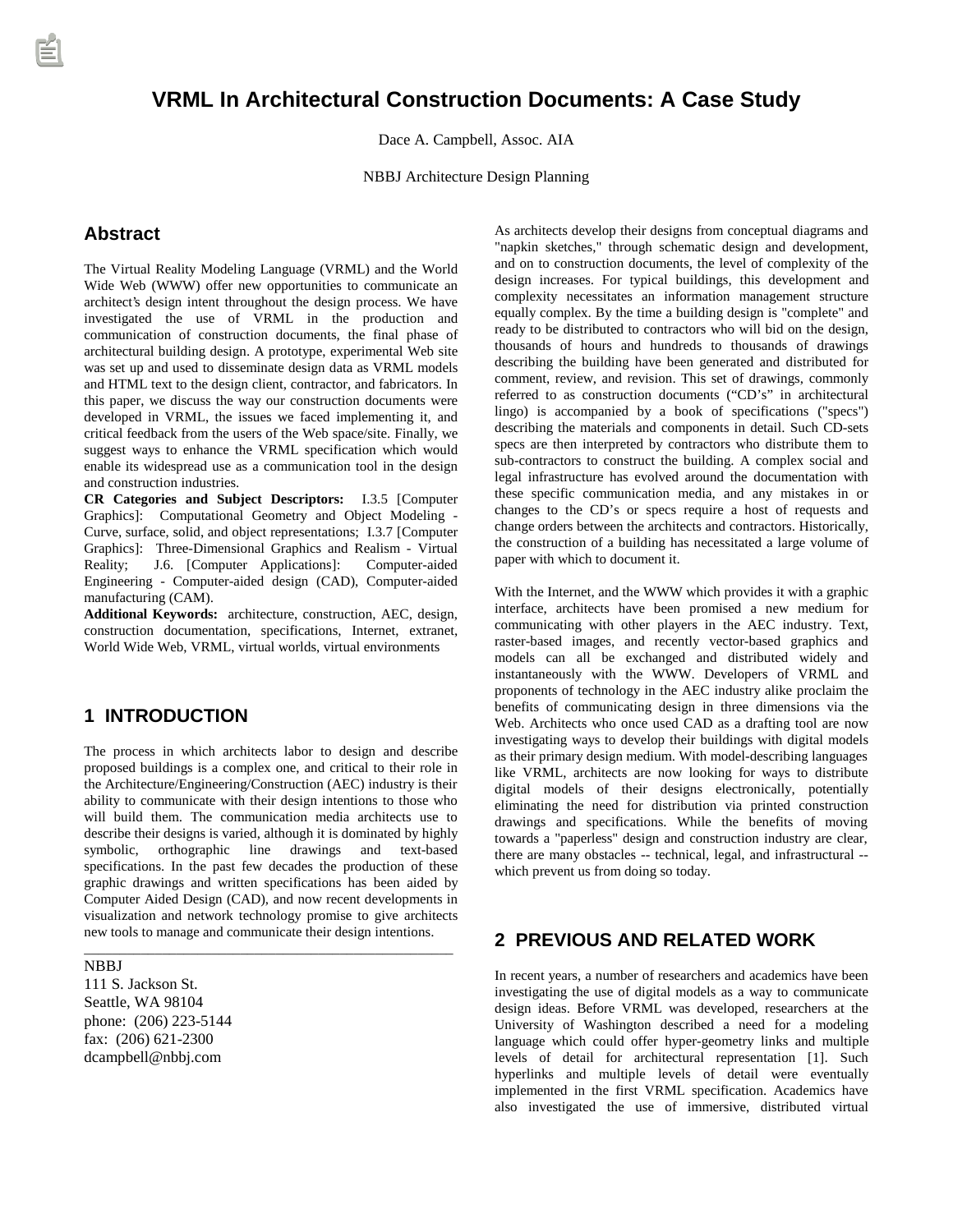environments along with other electronic media as a means to communicate and critique design intentions [2, 3]. Hyperlinks and multiple representations of a design have been found valuable to understanding a proposed building. It has also been noted that the hyperlinked geometry offered by VRML is quite similar to the use of architects' "detail bugs," a symbolic system which references detailed drawings in construction documents [4].

Professionals outside of the AEC industry have already begun to advance the notion of communicating graphic and model data electronically to automate the construction process. Perhaps the most famous project is the design and production of the Boeing 777. Digital models of the airplane were used to design and optimize the plane, and then all of its components were manufactured directly from digital data which was extracted from the model and communicated to fabricators. In fact, entire systems have been implemented which enable manufacturers and suppliers can partner with designers electronically [5]. The AEC industry has lagged behind the academics, researchers, and related design/manufacturing disciplines. The legal and social implications of a paperless design and construction process for buildings are not yet completely understood by the industry as a whole, although VRML shows promise as a medium for communicating building design in construction documents.

# **3 THE EXPERIMENT AND METHODS**

To investigate VRML's usefulness in the AEC industry, we have implemented a test project within our architectural firm. To design a research facility for a client in the health care industry, we have set up an Extranet between our firm, the client, the contractor, and a fabricator. Because of the scale and complexity of the building, only a portion of it was used to test our ideas: the architectural "feature" stairs which involve a significant amount of custom metal work. In addition to documenting these stairs in traditional, two-dimensional line drawings with notes and specifications, the stairs were also documented on the Web with VRML and HTML.

The Web site for the project consists of several frames (see Figure 1). These frames feature the project title, and index to the "drawing" (model) set, a link to a record of related issues, a main graphic display, and related notes.



Figure 1. Web site, featuring project index and graphic display.

The main graphic display is used to show the stairs as they were developed throughout the project. By rendering a model of the stairs with radiosity algorithms (using Lightscape), we were able to show design alternatives as photorealistic VRML models during schematic design and design development (see Figure 2). The client and the fabricator were able to visualize and understand the designs with VRML in ways that were not possible in other media.



Figure 2. Design alternative of project in design development.

As the design was developed to its final form in the construction document phase, it became clear that there was too much detail in the design to show photorealistically using just one VRML model. Use of VRML's Level-of-Detail strategy was considered, but the time required to author multiple representations of each component was cost prohibitive. Rather, a simple diagrammatic model of the stairs was built to behave as an interface to more complex, detailed models and images. This follows the standard of traditional architectural representation of line drawings, in which low detail is shown in drawings at a smaller scale. These typical representations use "detail bugs" throughout a lesser developed drawing and refer to other, more detailed drawings of typical and particular construction assemblies (see Figure 3). It was thought that since professionals in the AEC industry are accustomed to this model of interaction, in which a single building system like the stairs may be traditionally described in several plan and section drawings on multiple pages of the CD set, a hyperlinked model would be an appropriate and much simpler interface for accessing detailed information. Thus, the low-detailed model has three-dimensional "detail bugs" which surround areas of the model and refer to higher-detailed models. These linked "bugs" are shown as orange wire-frame boxes in the model (see Figure 4).

The simple model is not only an interface for accessing more detailed models of the stairs, but also is meant to contain basic textual information necessary to the description of the stairs. Traditional plans and sections use dimensions to relate distances between points on objects (to measure objects or the spaces between them) and notes to describe the qualities of the objects. Using this precedent we added three-dimensional dimensions and notes to the VRML model to describe basic measurements (see Figure 5).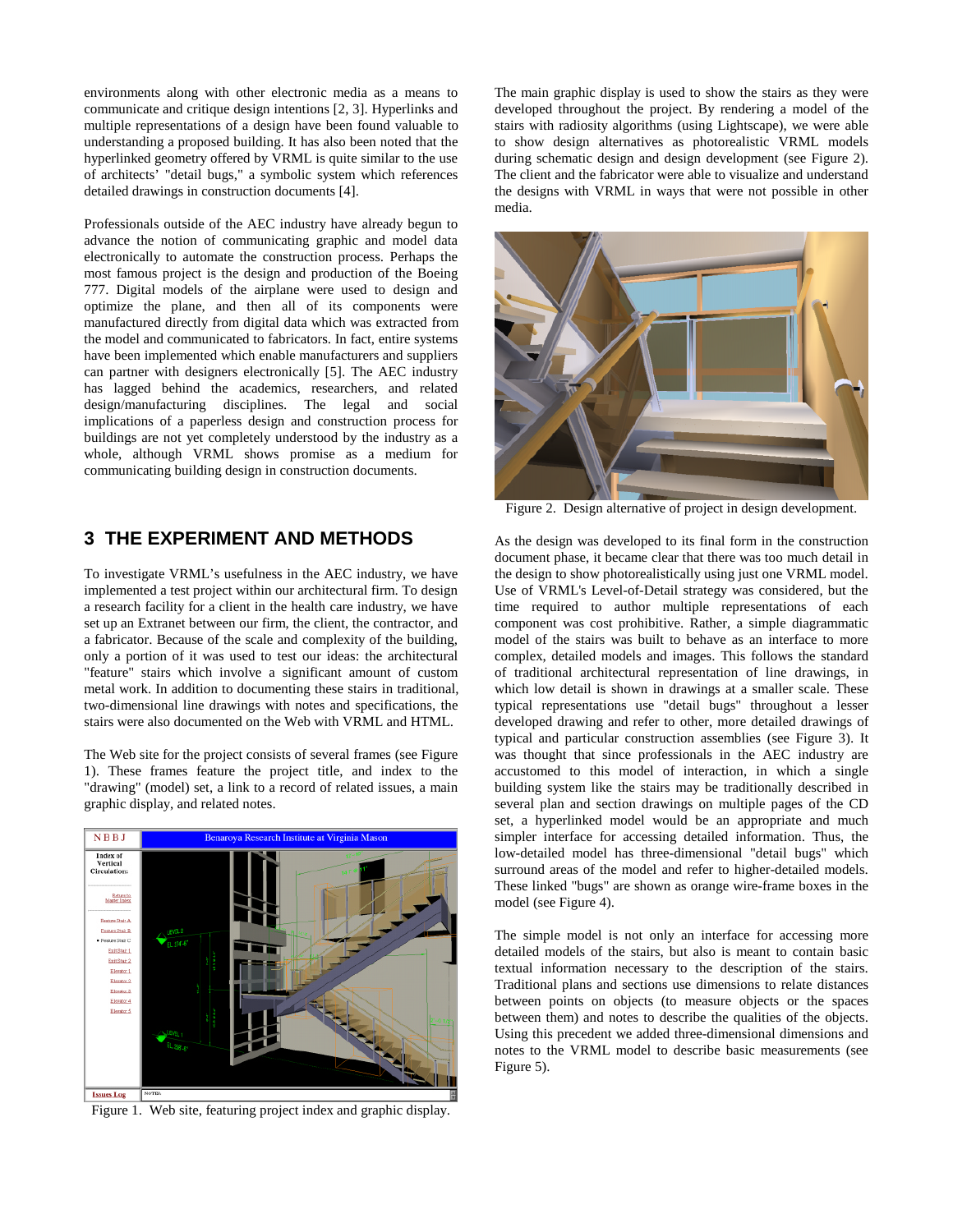

Figure 3. Traditional detail-referencing in a drawing.



Figure 4. Experimental referencing technique in a VRML model.



Figure 5. 3-D dimensioning and notes in a VRML model.

As an alternative to placing the notes in space around the model, we also investigated a new strategy in the detailed models which takes advantage of unique characteristics of frames. Rather than having notes with leaders to describe the objects as traditionally done in line drawings (see Figure 6), we defined each object in the model as an anchor. Clicking on any object in the model would then call up a description of that object in the notes frame (see Figure 7). This strategy did not to work for dimensions which measure the relationship or space between objects, but was very successful when describing individual objects and components.



Figure 6. Traditional notes with leaders to annotate a drawing.



Figure 7. Experimental anchored notes in a VRML model.

Lastly, the objects in the detailed models were linked to related specifications on-line. Traditionally, the specifications are printed in a book that is used as a reference, hand-in-hand with the construction document drawing set to describe specific qualities that the object should have when being selected, manufactured, or assembled. Rather than provide the specs in a separate medium, our approach enabled the user to read detailed text associated with that object in the same medium (the Web) in a frame next to the graphic display (see Figure 8).



Figure 8. On-line specifications linked to a VRML model.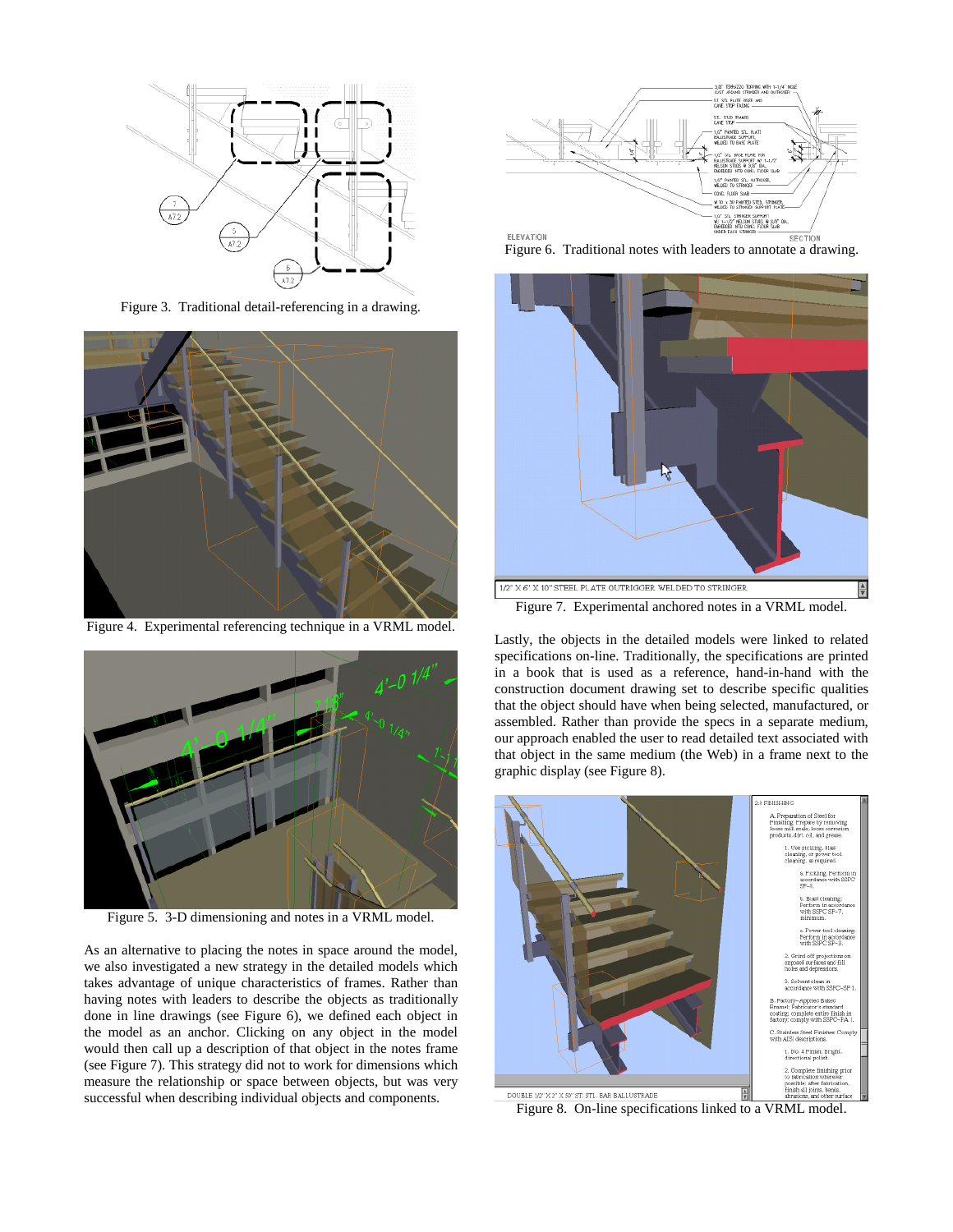# **4 RESULTS AND DISCUSSION**

Once the Web site was developed, it was tested and critiqued in a series of trials and interviews with the client, the fabricator, and the contractor. Since it is their position to interpret and act on the intentions of the design team, it proved to be a valuable test group for analyzing the usefulness of the Web site. Their critique and comments are presented here, as well as our own.

During the construction of the Web site, we found several advantages and limitations to using VRML as our primary communication medium. As could be expected, the model was able to convey information in ways not possible with twodimensional drawing media. The design team was able to spot errors sooner, and to resolve conflicts with more conviction based on the real-time visualization of the VRML files. However, we also found several disadvantages to the construction and use of the Web site as a way to communicate with our client, contractor, and fabricator. These limitations ranged from technical, to social, to infrastructural. We discuss some of these issues below, and follow the discussion with several specific recommendations for further development of VRML.

## **4.1 Authoring and Publication Issues**

The VRML files took more than twice as long to "author" as it took to draw a comparable amount of data using a standard CAD package. In part, this can be attributed to the lack of modeling capabilities of the software we used to author the models. However, it should also be noted that in general there is a lack of sophisticated VRML modeling packages/authoring tools available on today's market with the capabilities one expects from CAD software. VRML authoring tools have to become more sophisticated if designers are expected to take them as serious development media.

Another option for creating VRML models was to use CAD packages which support an export or translation feature to create VRML files. However, while this method often creates accurate polygonal and texture data, we found it largely incapable of translating some primitives critical to the description of architectural design. Text and line sets necessary for creating dimensions in the VRML model are not readily produced by export from CAD packages.

In addition to recognizing the limitations of today's authoring tools and software, we found several other obstacles which prevent architects from using VRML as a primary medium for design communication. To publish design documentation at an architecture firm requires that all other parties must have access to computer technology sophisticated enough to read the files. Clients, fabricators, and contractors must all have high-end Pentium PC's with Windows 95 or NT in order to use the most common VRML plug-ins, and this can be cost prohibitive for jobs of almost any size. Also, for VRML to be useful at the fabricator's shop or on the construction site, the computers used for rendering the VRML models must be portable and durable.

## **4.2 Critique Of Use Of VRML**

Despite these potential setbacks to use of VRML to communicate our design ideas for construction, we were able to provide access to the appropriate parties at the appropriate times. When the VRML models were presented to and shared with the client, contractor, and fabricator, their reactions were largely in favor of its use for this application. Their optimism about the potential of VRML is rooted in its enabling the publication and communication of 3-D spatial design data. However, this optimism is also tempered with a host of concerns and criticisms about the medium. Their comments about the benefits and shortcomings of our use of VRML are described here:

### **4.2.1 Benefits**

• The use of the diagrammatic model as an interface to access detailed models is an appropriate metaphor for a construction industry accustomed to reading drawings of varying level-ofdetail at multiple scales.

• With the three-dimensional model available on-line, there is less need to show multiple views of a given space, which means less need for printing out documentation to distribute to subcontractors.

• It is much easier to check for construction or lay-out conflicts with an on-line model than with a set of two-dimensional drawings describing complex building systems.

• The links between graphic information in VRML and construction specifications in HTML are a clear advantage to the Web site as a communication medium.

#### **4.2.2 Shortcomings**

• The navigation around and between the multiple 3-D models would be aided by standard 2-D and 3-D icons as a way to go into or out of details and to see orthographic views.

• Links to two-dimensional information are critical to convey analytical and descriptive data about how to build or lay out systems and components. The qualitative information provided in the three-dimensional model is not adequate to fully describe architecture.

• It is necessary to be able to query spatial relations between objects, like dimensions. The mimicking of traditional 2-D dimensions in 3-D space is inappropriate and illegible.

# **4.3 Recommended Features For The VRML Specification**

From these comments, and from our own experiences in authoring the VRML models, we have discovered several opportunities to make the VRML specification more sympathetic to the documentation of a building design for construction. Thus, there are several nodes, fields, and features which we recommend be incorporated into future iterations of the VRML specification. Such features would enhance the specification to the point where VRML could be come to widespread use to communicate design intentions in the AEC industry. Some of these features are noted here: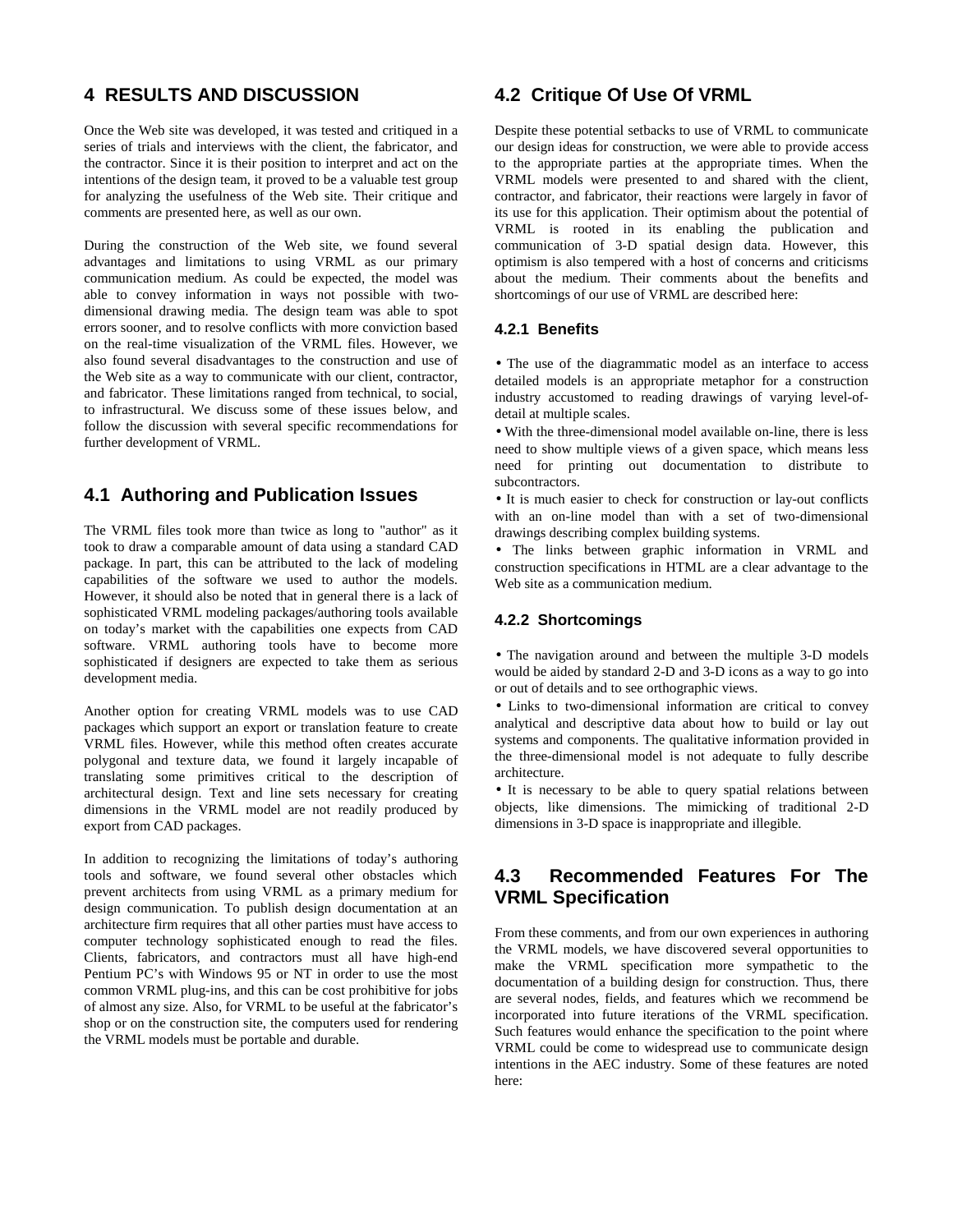#### **4.3.1 Dimensions**

Dimensions are needed when describing architectural design intentions as a way to measure spatial relationships between objects. Traditional dimensioning with text, lines, and arrowheads was developed for line drawings in two dimensional media. A similar primitive or construct of primitives is necessary for being able to display dimensional information and spatial relationships in 3-D VRML models.

## **4.3.2 "Text2"**

In order to place text in the models which face the view at all times, such primitives must be "billboarded"individually when authoring. An earlier specification for the SGI Inventor scene graph included a "Text2" node which automatically placed nonpolygonal, consistent-height, billboarded text in space around the model. This is critical to enabling the reading of text information in complex 3-D models in should be implemented in VRML as well.

#### **4.3.3 Advanced Line Sets**

Designers use a variety of line types and thicknesses to convey different kinds of information about their proposed creations. Center lines, property lines, dashed lines, and strings of dots are just a few examples. The IndexedLineSet should be expanded to allow VRML models to display different line thinknesses and patterns, or types.

#### **4.3.4 Orthographic Projection Viewpoints**

Central to the understanding of spatial relationships is the ability to convey graphic information in two dimensions. While the benefits of a three-dimensional model as afforded by VRML are quite clear, there are times when complex spaces are best analyzed in plan or sectional view. Just as there are perspective cameras in the VRML spec, we should be given the opportunity to create true orthographic views for plans and sections. This feature was dropped from the VRML specification and should be brought back.

#### **4.3.5 Roll-Overs**

One clear advantage of digital media is the ability to display context-sensitive information when it is requested by the user, and only at that time. Advanced HTML specifications enable "rollover" actions to modify the display of information when the user drags a mouse/cursor over a specified location. While a similar feature, the "IsOver" field of the "TouchSensor" node, exists in VRML, it we found that we could not use it to display text in the view (or any other frame) using VRML alone. A "roll-over" feature, perhaps a way to route an "isOver" to an "Anchor," should be considered.

### **4.3.6 Mark-Ups**

Critical to any communication or exchange of architectural ideas is the ability to make graphic notes during such discussions and critiques. VRML developers should consider ways to enable designers and users to "mark up" or "sketch" in VRML models and be able to save such changes as notes of a design discussion.

Such notations of design revisions in 3-D models are central to making VRML a valid medium for representing and communicating construction documents.

### **5 CONCLUSIONS**

This project took place as an experiment to test the validity of VRML as the primary communication media of building design for construction. In general, the feedback from the various users was positive and encouraging. Having tried this as a proof-ofconcept exercise with just a portion of a much more complex building, the feature stairs, it is now time to attempt a similar project with a full building from the very beginning of the design process. Only then can we understand the full implications, advantages, and limitations of using VRML to describe building designs to our clients and to those who will construct these buildings and components.

Until such a larger project is implemented, however, the results from this study indicate that there are already some places, technical or otherwise, where the infrastructure must develop to use this technology. The VRML specification and the tools used to implement it need to mature for it to be used for the specific purpose of documenting a building design. Many new nodes, fields, and features can go a long way to making VRML more useful in the design process. Furthermore, this technology will not likely be adopted by the AEC industry at-large until it can be proven to be cost effective both in the design office and on the construction site. However, this technology cannot and will not become cost effective until the industry embraces new means of communication in the digital information age.

## **6 FUTURE WORK**

In addition to the specific recommendations for developing the VRML specification noted above, there are several topics of research and development which could be undertaken based what we have discovered. We suggest the following topics for further discussion and investigation:

# **6.1 Four-Dimensional Simulation Of Building Construction**

An important feature of digital technologies is their ability to describe changes to space over time. This capability can be harnessed to automate and to animate construction sequences of buildings with VRML. In this way, conflicts in the choreography of a complex building's construction can be optimized and potential conflicts leading to expensive delays can be reduced.

## **6.2 Navigation And Transition Between Data Types**

There is a need for intuitive, natural movement between models, drawings, and text on the World Wide Web. Transitions between perspective views, orthographic views, alpha-numeric, and tabular